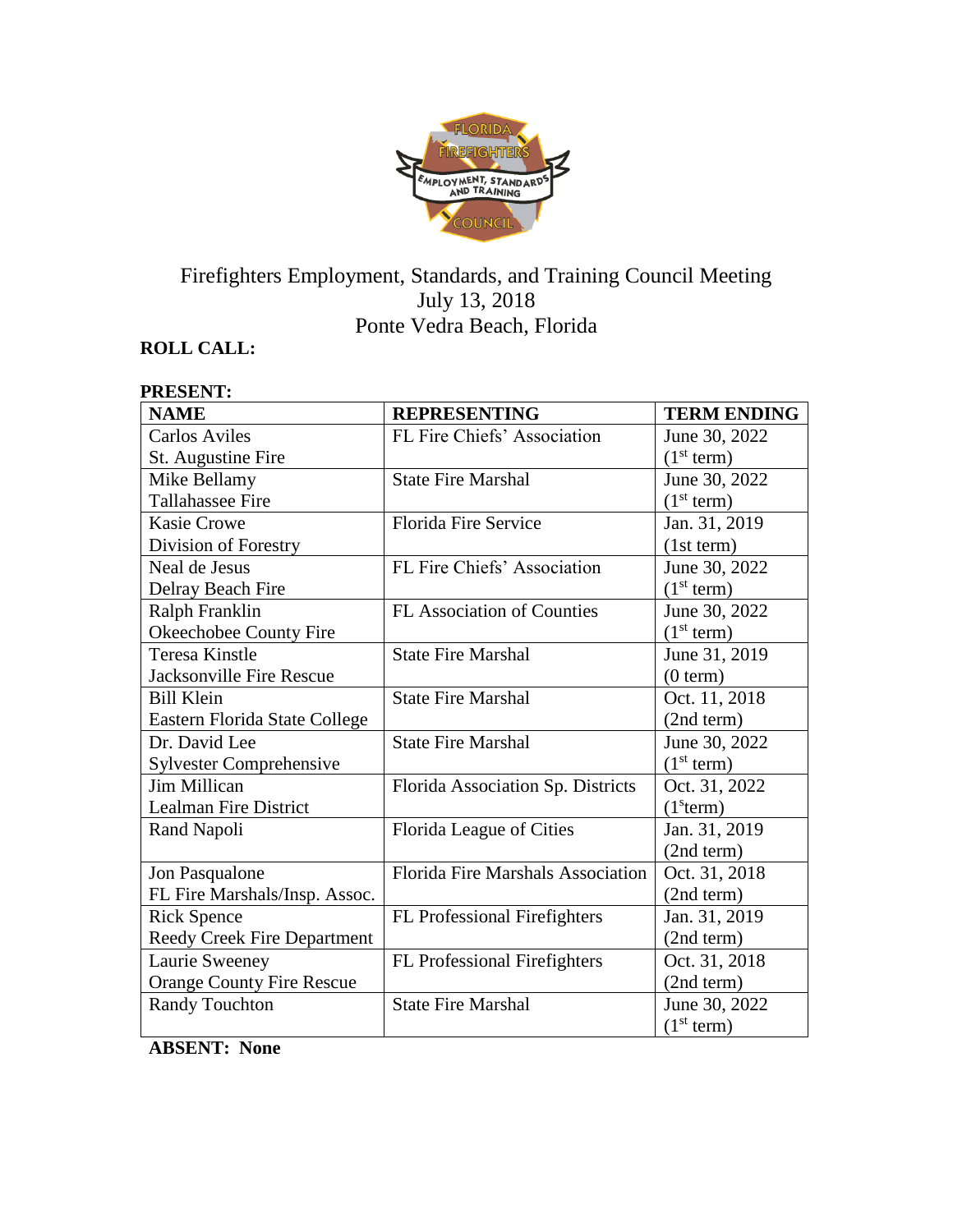The Firefighters Employment, Standards and Training Council meeting was called to order.

**On a motion duly made**, the minutes from the Firefighters Employment, Standards and Training Council held on March 6, 2018 were approved.

**Motion carried**.

#### **REPORT FROM DIVISION:** *given by Julius Halas, Director*

- Display of a Decon Kit and its contents. These kits are being distributed to departments through a grant program which includes a jump drive with video. These kits are also being distributed to training centers as well. Working towards changing culture. Advocating for future grants.
	- o Over 400 kits distributed
- FCDICE
	- o Director Halas requested support from the Council in support of new FCDICE and State Reporting systems.

**On a motion duly made**, a letter of recommendation from the Council will be submitted in support of updating/replacing FCDICE and State Reporting system (FFIRS).

#### **Motion carried.**

- Grants
	- o We are in year four of a grant with the University of Miami/Sylvester Cancer Center and will continue.
	- $\circ$  This year 15 million in grants
	- o Last year 8 million (still open)
- August 7, 2018 a presentation will be given to CFO Patronis by the State Fire Marshal's office on;
	- o Visioning Document
	- o Curriculum Updates
	- o US&R/HazMat/Military Training
- Lifetime Firefighter Designation is up and running.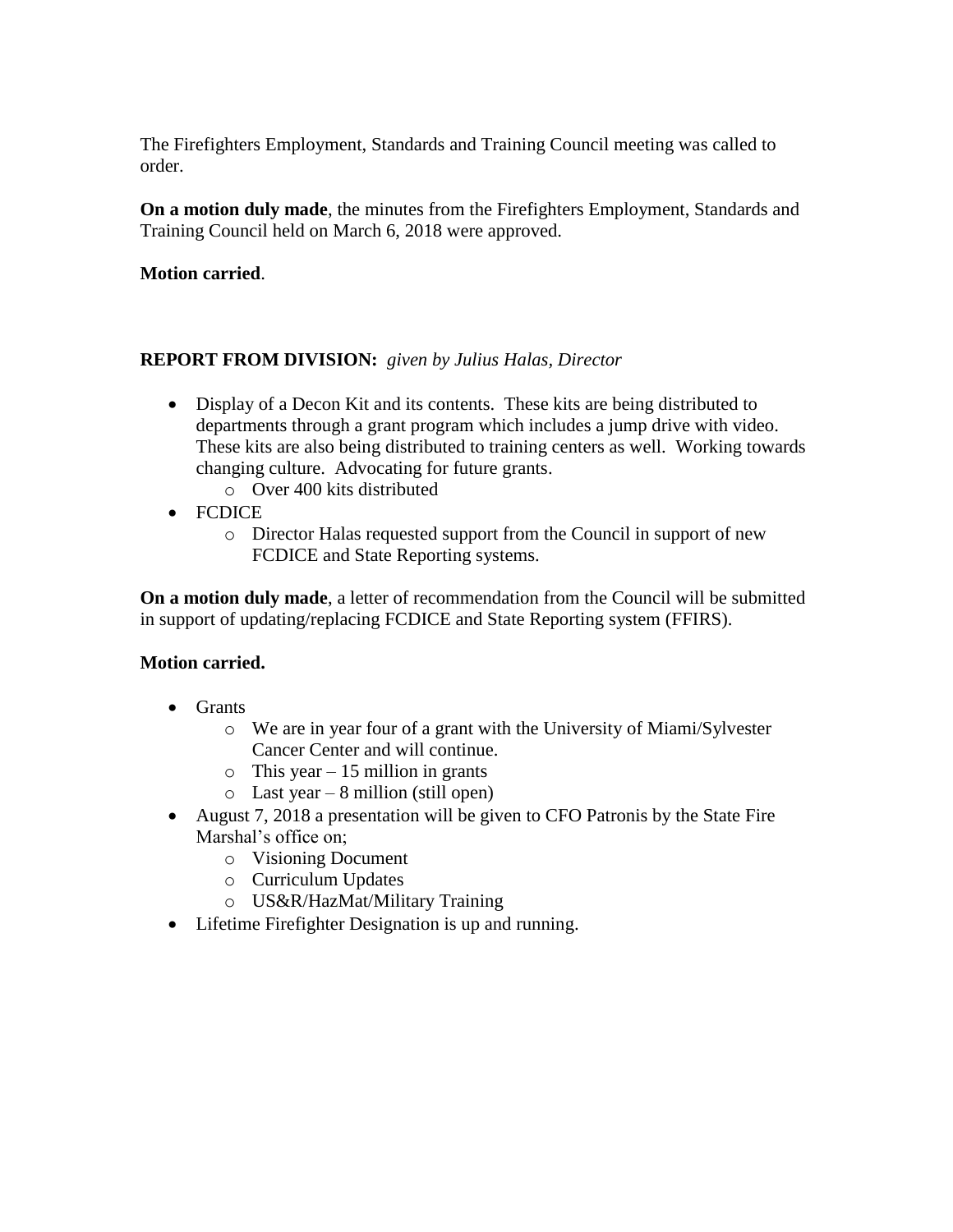## **REPORT FROM THE BUREAU:** *given by Mike Tucker, Bureau Chief*

- Wildland Qualifications
	- o Currently being updated in FCDICE
		- Strike Team Leader (207 recorded)
		- Engine Leader (644 recorded)
		- $\blacksquare$  S130/S190 (5.611 recorded)
		- Still adding/vetting records
- Curriculum Updates
	- o Continuing to work on including cancer/mental health awareness as well as FFIRS training into curriculum
- Listening Sessions
	- o Cancer/Mental Health was held earlier today, more to come including rule workshop and rule hearing
	- o Minimum Standards session will be upcoming as rewrite has been completed
- FOI
	- o The Fire Officer I test was compromised.
	- o The issue has been corrected.
	- o Working with Pearson Vue to "up" test bank and mix tests.
- Fire Investigator
	- o Now accredited through Pro Board
		- Retroactive back to January 2018
- Rule Making
	- o Fire Inspector August 8, 2018, 2:00 p.m. at FSFC
		- Currently the requirements appear in two separate places within Florida Statute, 69A37.065 and 69A30.005, all will be now moved into 69A30.005
	- o Updating Forms August 8, 2018, 10:00 a.m. at FSFC
		- Medical Examination form
		- Verification of hours form (to bring to the current 398)
	- o Clean up for Instructor Certification
		- No changes, just conflicting language
- Fire Inspector III
	- o Being implemented and allows students to take courses that lead to Fire Code Administrator but may not have the experience to qualify for Fire Code Administrator. It will still remain, the only inspector certification needed to conduct inspector certifications is Fire Inspector I
- Data Security
	- o FCDICE password updates coming
	- o SSN only last four digits will be visible
- Staff Changes
	- o Scott Stites has stepped down and Eugenia Tucker has filled his position.
- Current Stats
	- $O$  FFII 46, 658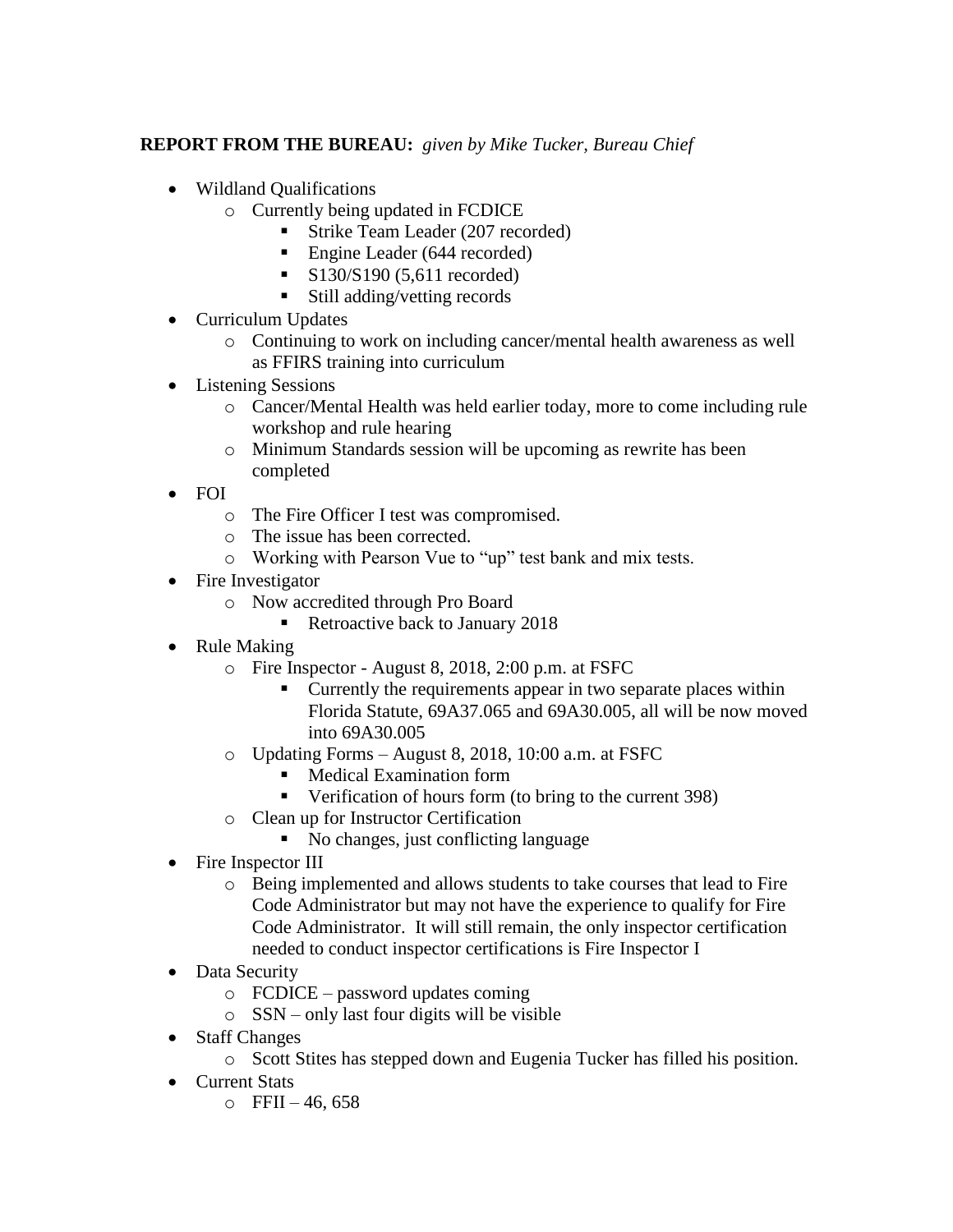- $O$  FFI $-23, 965$
- o We currently expire approximately 150 per month and certify approximately 150 per month which keeps the numbers consistent
- Florida Statute now requires FSFC to waive incidental fees for honorably discharged veterans and their spouses. These will only be fees controlled by FSFC, i.e. books, dorm fees, tuition for;
	- o Minimum Standards
	- o Firesafety Inspector

### **OLD BUSINESS:**

- Visioning Document Update
	- o The Visioning document will be presented to CFO Patronis and executive staff on August 7, 2018. An update will be given at the October meeting.

#### **NEW BUSINESS:**

- Quality of Education (handout provided by the Florida Fire Training Director's Association). Handout suggests;
	- o Concerns about the quality, professionalism, and methods of certificatebased courses
	- o Would like to require all new instructors be affiliated with a training provider
	- o Ensure consistency in the formative and summative evaluations provided for all certificate-based courses
	- o Looking at FDLE model

Further discussion was held on the quality of education.

#### **AUDIENCE:**

#### **Ron Williams, Lake Tech**

Supports document, feels it is important for accountability

# **Jim Jollie, Chairman of Fire Service Consortium**

Feels consistency and direct oversight is needed

#### **Council member, Chief Neal de Jesus**

Stated that this should be looked at holistically, if the State is going to be asked to audit instructors, it should be auditing ALL instructors, instructors that are employed by a training provider and private companies. Fire Chief's/Departments can also regulate who their employees will be covered under for training (reimbursements)

**Director Halas** stated the impact of an endeavor this size would have a major monetary impact. A comprehensive study may be needed.

**Dan Azzaritti** disagrees with going after individual instructors/certification. **Rob McGilloway**, explained, it is not the intent to go after individuals or certifications